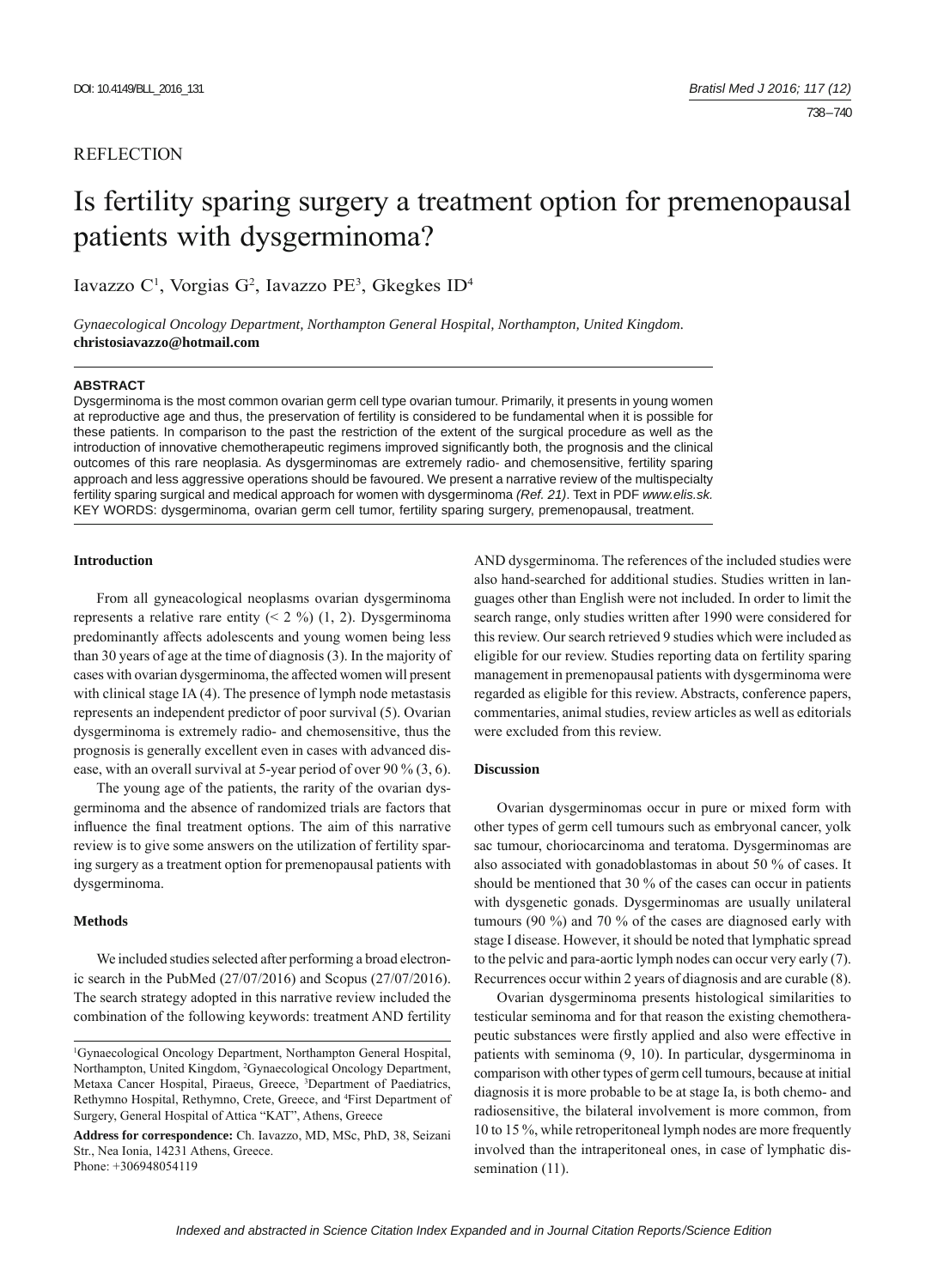The development of cisplatin-based chemotherapeutics has restricted the extent of the surgical excision offering the patient the possibility of fertility preservation. Fertility-sparing surgery with unilateral salpingo-oophorectomy has become the standard procedure in cases of dysgerminoma. Resection or biopsy is indicated in areas suspected to be involved by the tumour. In particular, biopsy of contralateral ovary might be considered in patients with dysgerminoma (even though there is a probability of secondary infertility related to post-operative adhesions) due to either occult or microscopic tumour dissemination (10–15 %) (12).

Almost 75% of the patients with dysgerminoma will present with clinical stage Ia disease (3). In the past, the majority of these patients were treated post-operatively with radiotherapy. Nevertheless, radiotherapy at pelvis and paraaortic nodes is correlated with a high incidence of ovarian dysfunction or/and sterility, and thus radiotherapy has been recommended at more advanced stage of the disease (13). In addition, the extent of radiation field is in direct correlation with the involved area. Also, the concept of prophylactic mediastinal radiotherapy does not seem to offer any advantage on evolution of the disease and it causes additional toxicity and increases the costs of treatment (11).

The above mentioned facts can lead to fertility sparing type of surgery with excellent oncological and good reproductive outcomes. More specifically, these patients after informed consent can undergo unilateral salpingo-oophorectomy with omental and peritoneal biopsies plus or minus biopsy of the contralateral ovary and pelvic and or para-aortic sampling/dissection in cases with lymph node involvement (14, 15). In cases of bilateral ovarian involvement, uterine preservation should be considered and IVF protocols with donor eggs could be used. According to Sigismondi et al, in dysgerminoma histology, residual disease could be left to spare fertility (16). Stage Ia tumours do not need adjuvant treatment. However, chemotherapy with schemes such as PEB (cisplatin, etoposide, bleomycin) or JEB (carboplatin, etoposide, bleomycin) or PVB (cisplatin, vinblastine, bleomycin) should be offered in patients with higher stage disease (12, 15). Several pregnancies have been reported after surgery and chemotherapy. It was shown that pregnancy outcomes and menstrual function after fertility sparing surgery for pure ovarian dysgerminomas are sufficient (17). In a recent study, 16 out of 50 patients who received fertility sparing surgery (32 %) achieved pregnancy with 14 live births (1). Brewer et al showed that after chemotherapy, 71 % of patients maintained their normal menstrual function during and after chemotherapy, and 93 % had returned to their pre-chemotherapy menstrual pattern while 35 % achieved pregnancy (18). Radiotherapy of the pelvic and para-aortic lymph node areas is rarely used as first line treatment (15). Ovarian transposition of the contralateral ovary is proposed in such cases.

Patients with stage Ia tumours have 95 % five-year disease free survival. The most common areas of recurrence in other stages are the peritoneal cavity and retroperitoneal lymph nodes which highlights the role of pelvic and/or para-aortic lymph node dissection in the fertility sparing approach of such patients. Patients with incomplete staging could undergo surgical restaging or surveillance. More specifically, a recent study showed that only 19.2 %

of patients with fertility sparing management had complete surgical staging which included lymph node dissection in 38.5 %, peritoneal and/or omental biopsies in 46.2 % and peritoneal washings in 65.4 % (19). The overall recurrence rate in this group of patients was 11.5 % and it should be noted that all recurrences (mainly in peritoneal cavity or retroperitoneal nodes) occurred in patients who had incomplete staging. All patients with recurrence were cured by salvage therapy (19).

Advanced stage of the tumour  $(p = 0.001)$  (which is correlated with treatment failure), histologic type ( $p = 0.0004$ ), residual tumour after salvage surgery ( $p = 0.0014$ ) as well as high-dose chemotherapy after primary chemotherapy failed ( $p = 0.0405$ ) were negative prognostic factors for the overall survival (20). Furthermore, the elevation of serum markers b-HCG (β-human chorionic gonadotrophin) and AFP ( $\alpha$ -fetoprotein) ( $p = 0.009$ ) and the nonplatinum chemotherapy ( $p = 0.003$ ) were significantly associated with relapse whereas the age of the patient at the time of diagnosis has no prognostic value (12, 21).

From the above reviewed results, we suggest that the gold standard treatment of patients with dysgerminomas should be fertility sparing. Management of such patients should be performed in tertiary centres by subspecialists in gynaecological oncology after discussion in MDTs (multidisciplinary team – meetings) and obtaining informed consent from the patients. Genetic counselling is also proposed for such patients.

### **Conclusion**

In conclusion, fertility sparing treatment should be considered as the standard care in case of young patients with ovarian dysgerminoma. In this therapeutic direction assisted the biological characteristics of the tumour, the evolution of the surgical techniques and principally the development of innovative chemotherapeutics. Nevertheless, a multidisciplinary approach that includes a variety of specialists such as gynaecologic oncologists, medical oncologists, psychooncologists, assisted reproduction specialists and paediatricians is essential. Larger, multicenter clinical trials may provide additional clarifications on the management and the treatment options.

#### **References**

**1. Husaini ALH, Soudy H, El Din Darwish A et al.** Pure dysgerminoma of the ovary: a single institutional experience of 65 patients. Med Oncol 2012; 29: 2944–2948.

**2. Williams SD, Gershenson DM, Horowitz CT.** Ovarian germ cell tumors. In: Hoskins WJ, Perez CA, Young RC (Eds). Principles and practice of gynecologic oncology. Philadelphia: Lippincott-Raven Publishers, 1997, 987–1001.

**3. Quirk JT, Natarajan N.** Ovarian cancer incidence in the United States, 1992–1999. Gynecol Oncol 2005; 97: 519–523.

**4. De Palo G, Pilotti S, Kenda R et al.** Natural history of dysgerminoma. Am J Obstet Gynecol 1982; 143: 799–807.

**5. Kumar S, Shah JP, Bryant CS et al.** The prevalence and prognostic impact of lymph node metastasis in malignant germ cell tumors of the ovary. Gynecol Oncol 2008; 110: 125–132.